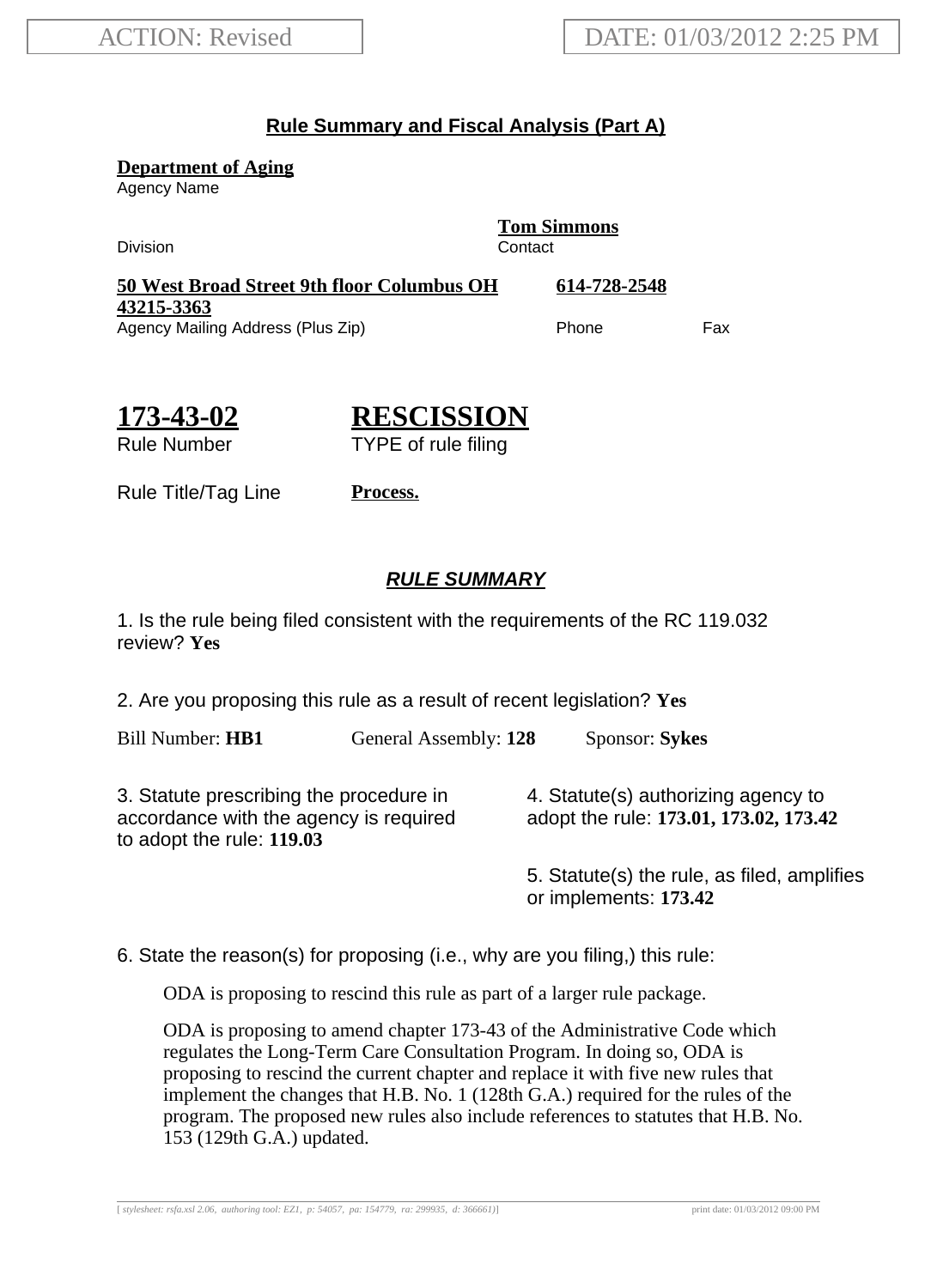7. If the rule is an AMENDMENT, then summarize the changes and the content of the proposed rule; If the rule type is RESCISSION, NEW or NO CHANGE, then summarize the content of the rule:

This rule that ODA is proposing to rescind regulates the process for providing long-term care consultations.

8. If the rule incorporates a text or other material by reference and the agency claims the incorporation by reference is exempt from compliance with sections 121.71 to 121.74 of the Revised Code because the text or other material is **generally available** to persons who reasonably can be expected to be affected by the rule, provide an explanation of how the text or other material is generally available to those persons:

*This response left blank because filer specified online that the rule does not incorporate a text or other material by reference.*

9. If the rule incorporates a text or other material by reference, and it was **infeasible** for the agency to file the text or other material electronically, provide an explanation of why filing the text or other material electronically was infeasible:

*This response left blank because filer specified online that the rule does not incorporate a text or other material by reference.*

10. If the rule is being **rescinded** and incorporates a text or other material by reference, and it was **infeasible** for the agency to file the text or other material, provide an explanation of why filing the text or other material was infeasible:

*This response left blank because filer specified online that the rule does not incorporate a text or other materials by reference.*

11. If **revising** or **refiling** this rule, identify changes made from the previously filed version of this rule; if none, please state so:

On January 3, 2012, ODA revise-filed the rule to:

1. Upload a revised public-hearing notice.

2. Revise this RSFA.

12. 119.032 Rule Review Date: **11/29/2011**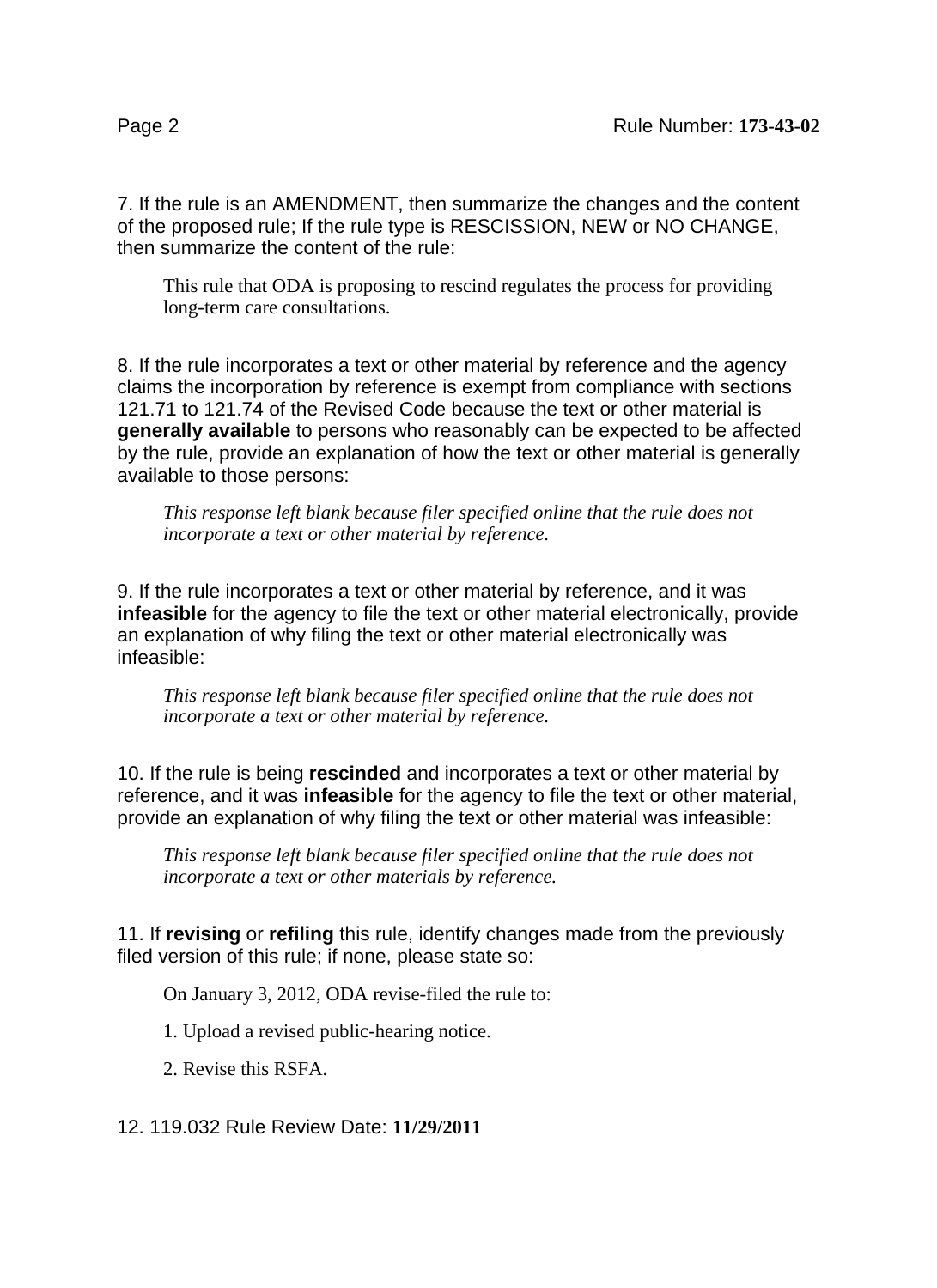(If the rule is not exempt and you answered NO to question No. 1, provide the scheduled review date. If you answered YES to No. 1, the review date for this rule is the filing date.)

NOTE: If the rule is not exempt at the time of final filing, two dates are required: the current review date plus a date not to exceed 5 years from the effective date for Amended rules or a date not to exceed 5 years from the review date for No Change rules.

## **FISCAL ANALYSIS**

13. Estimate the total amount by which this proposed rule would **increase / decrease** either **revenues / expenditures** for the agency during the current biennium (in dollars): Explain the net impact of the proposed changes to the budget of your agency/department.

This will have no impact on revenues or expenditures.

\$0.00

Although section 173.42 of the Revised Code requires ODA to develop and administer the Long-Term Care Consultation Program, H.B. No. 153 (129th G.A.) moved the program's funding to budget line item GRF-600-525, which is under JFS, not ODA. Therefore, ODA estimates that the proposed rescission of this rule will have no impact upon the biennial budget that the Ohio General Assembly established for ODA in H.B. No. 153.

Nevertheless, ODA estimates that the proposed rescission of this rule will also have no impact upon the biennial budget that the Ohio General Assembly established for line item GRF-600-525.

14. Identify the appropriation (by line item etc.) that authorizes each expenditure necessitated by the proposed rule:

GRF-600-525 Health Care/Medicaid (State and Federal).

15. Provide a summary of the estimated cost of compliance with the rule to all directly affected persons. When appropriate, please include the source for your information/estimated costs, e.g. industry, CFR, internal/agency:

ODA estimates that there is no cost of compliance to any directly-affected person associated with the proposed rescission of this rule.

16. Does this rule have a fiscal effect on school districts, counties, townships, or